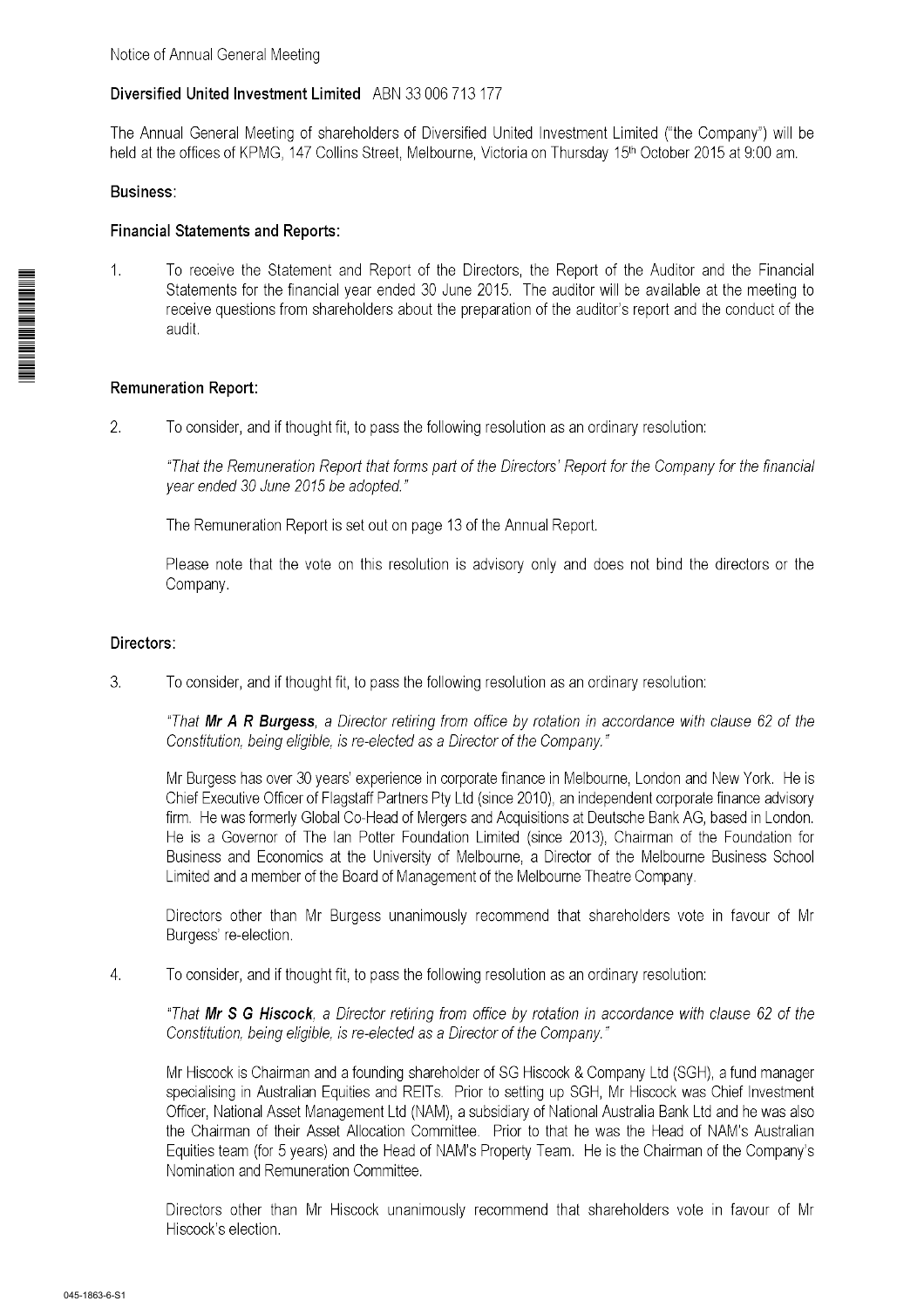5. To consider, and if thought fit, to pass the following resolution as an ordinary resolution:

"That Mr A J P Larke, who offers himself for election, be elected as a Director of the Company."

Mr Larke is the Managing Director and Chief Executive Officer of IXOM (formerly the chemicals division of Orica) until 1 October 2015, and thereafter Chairman. He is a Non-Executive Director of DuluxGroup Ltd. Formerly he has held senior corporate strategy roles in Orica Ltd and North Ltd and been involved in mergers, acquisitions and divestments as well as corporate advisory. He is Chairman of the Company's Audit and Risk Management Committee.

Directors other than Mr Larke unanimously recommend that shareholders vote in favour of Mr Larke's election.

### **Other Business**

To deal with any other business that may be brought forward in accordance with the Constitution and the Corporations Act.

### **Voting entitlements**

The Company has determined, in accordance with regulation 7.11.37 of the Corporations Regulations 2001 (Cth), that the Company's shares quoted on ASX Limited at 7.00pm Melbourne time on 13<sup>th</sup> October 2015 are taken, for the purpose of the general meeting to be held by the persons who held them at that time. Accordingly, those persons are entitled to attend and vote (if not excluded) at the meeting.

## Voting exclusion statements

A vote must not be cast on Resolution 2 by or on behalf of a member of Diversified United Investment Ltd's Key Management Personnel ("KMP"), details of whose remuneration are included in the Remuneration Report, and their closely related parties, whether as a shareholder or as a proxy, except a vote may be cast on Resolution 2 by a KMP, or a closely related party of a KMP, if:

- the vote is cast as a proxy:
- appointed by writing that specifies how the proxy is to vote on Resolution 2; and
- the vote is not cast on behalf of a KMP or a closely related party of a KMP.

Please note that the Chairman of the meeting intends to vote undirected proxies in favour of all resolutions.

If the Chairman of the meeting is appointed as your proxy you are expressly authorising the Chairman of the meeting to exercise your proxy even if the resolution is connected directly or indirectly with the remuneration of a member of the KMP.

## **Proxies**

A shareholder has the right to appoint a proxy, who need not be a shareholder of the Company. If a shareholder is entitled to cast two or more votes they may appoint two proxies and may specify the percentage of votes each proxy is appointed to exercise. The Proxy Form must be received at the share registry of the Company, Link Market Services Limited, located at Locked Bag A14, Sydney South, NSW 1235 or received by facsimile to Link Market Services on 61 2 9287 0309 by 9.00am Tuesday 13th October 2015.

Dated this 14<sup>th</sup> day of September 2015

By order of the Board

Andrew J Hancock. Company Secretary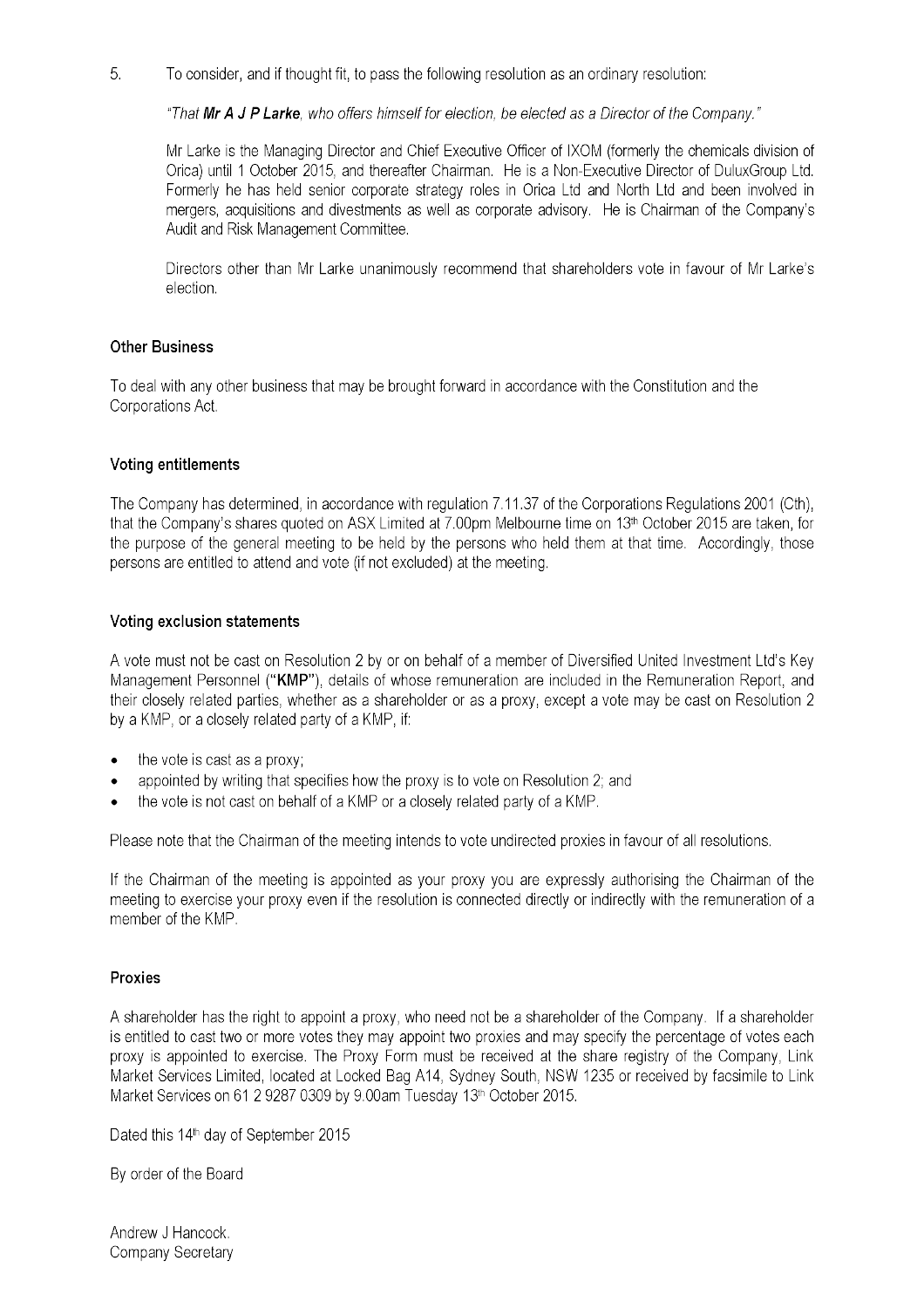# **Diversified United Investment Limited**

ABN 33 006 713 177

|       | <b>LODGE YOUR VOTE</b>                                                                                                                                  |
|-------|---------------------------------------------------------------------------------------------------------------------------------------------------------|
| in 19 | <b>ONLINE</b><br>www.linkmarketservices.com.au                                                                                                          |
|       | <b>BY MAIL</b><br><b>Diversified United Investment Limited</b><br>C/- Link Market Services Limited<br>Locked Bag A14<br>Sydney South NSW 1235 Australia |
| 県     | <b>BY FAX</b><br>+61 2 9287 0309                                                                                                                        |
| Ť     | <b>BY HAND</b><br><b>Link Market Services Limited</b><br>1A Homebush Bay Drive, Rhodes NSW 2138; or<br>Level 12, 680 George Street, Sydney NSW 2000     |
| ា     | <b>ALL ENQUIRIES TO</b><br>Telephone: +61 1300 554 474                                                                                                  |
|       |                                                                                                                                                         |

# PROXY FORM

I/We being a member(s) of Diversified United Investment Limited and entitled to attend and vote hereby appoint:

### APPOINT A PROXY

the Chairman of the Meeting *(mark box)*

OR if you are NOT appointing the Chairman of the Meeting as your proxy, please write the name of the person or body corporate you are appointing as your proxy

or failing the person or body corporate named, or if no person or body corporate is named, the Chairman of the Meeting, as my/our proxy to<br>act on my/our behalf (including to vote in accordance with the following directions act on my/our behalf (including to vote in accordance with the following directions or, if no directions have been given and to the extent permitted by the law, as the proxy sees fit) at the Annual General Meeting of the Company to be held at 9:00am on Thursday, 15 October **Meeting** 

Important for Resolution 2: If the Chairman of the Meeting is your proxy, either by appointment or by default, and you have not indicated your voting intention below, you expressly authorise the Chairman of the Meeting to exercise the proxy in respect of Resolution 2, even though the Resolution is connected directly or indirectly with the remuneration of a member of the Company's Key Management Personnel (KMP).

The Chairman of the Meeting intends to vote undirected proxies in favour of each item of business.

# VOTING DIRECTIONS

Proxies will only be valid and accepted by the Company if they are signed and received no later than 48 hours before the Meeting. Please read the voting instructions overleaf before marking any boxes with an  $\boxtimes$ 

# Resolutions

For Against Abstain\*

3 Re-election of Mr A R Burgess as a Director

2 Adoption of Remuneration Report

- 4 Re-election of Mr S G Hiscock as a **Director**
- 5 Election of Mr A J P Larke as a **Director**

STEP 3

STEP 2

 $\bigcirc$  \* If you mark the Abstain box for a particular Item, you are directing your proxy not to vote on your behalf on a show of hands or on a poll and your votes will not be counted in computing the required majority on a

# SIGNATURE OF SHAREHOLDERS – THIS MUST BE COMPLETED

Shareholder 1 (Individual) Joint Shareholder 2 (Individual) Joint Shareholder 3 (Individual)

Sole Director and Sole Company Secretary Director/Company Secretary (Delete one) Director

This form should be signed by the shareholder. If a joint holding, either shareholder may sign. If signed by the shareholder's attorney, the power of attorney must have been previously noted by the registry or a certified copy attached to this form. If executed by a company, the form must be executed in accordance with the company's constitution and the *Corporations Act 2001* (Cth).

EN EN DE DIE DIE TRAFFICIER EN EN EN EN EN DIE EN EN DIE TRAFFICIER EN DIE TRAFFICIER EN EN DIE DIE TRAFFICIER \*DUI PRINSIPALIT PRINSIPALIT PRINSIPALIT PRINSIPALIT PRINSIPALIT PRINSIPALIT PRINSIPALIT PRINSIPALIT PRINSIPALIT PR